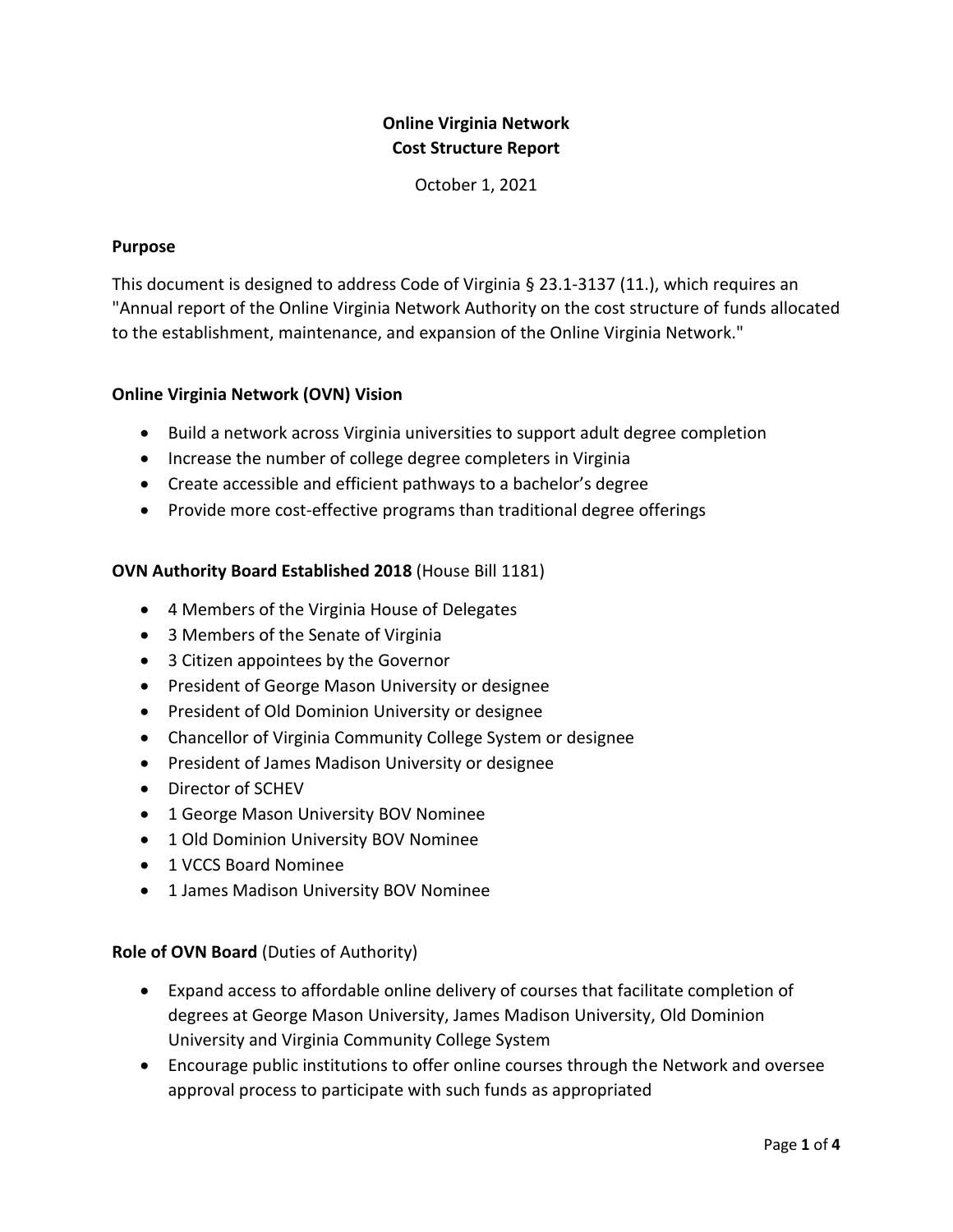- Serve as resource for online programs and coordinate online portal of Network offerings
- Collaborate to ensure needs of students through online student support systems
- Ensure courses expand access and respond to employment demands
- Provide cost effective and flexible offerings
- Promote seamless transferability of courses
- Assist participating institutions to expand online offerings
- Develop goals for meeting demand for affordable/accessible online learning and examine ways to reduce cost of online education
- Annually report to General Assembly on cost structure of funds allocated for the Network and account for moneys received

#### **OVN Progress to Date and Next Steps**

- 2015 Initial budget language introduced in General Assembly Session
- 2016 General Assembly provides \$3 million over biennium for OVN creation
- 2017 Web portal launch, OVN Authority established (15-member board), additional courses developed, refined media strategy, worked with SCHEV to identify candidates for completion
- 2018 Develop/increase capacity of course and high demand program offerings, create efficient pathways through degree completion, enhance infrastructure for student support and flexible scheduling, cultivate community college partners, refine marketing tactics to identify more online learners. Met 2017-18 enrollment goals.
- 2019 Expand partnership to five VCCS institutions, create branding of OVN to promote community college attendance, complement digital advertising with big data leads to reach potential online learners, define unique personas for OVN outreach efforts. Met 2018-19 enrollment goals.
- 2020 Expand partnership to James Madison University and two additional VCCS institutions, establish collaborations with NCI and higher education centers, develop portal integration with "Transfer Virginia", transfer budget authority for OVN to Old Dominion University, explore OVN business models to meet COVID-19 demands. Met 2019-20 enrollment goals.
- 2021 Utilize half of \$10M from American Rescue Plan funds approved in August 2021 to expand scope of OVN offerings and services. Establish administrative organizational team including budget and resource management, technology and infrastructure solutions, marketing and outreach, and enrollment coaching and advising support. Expand promotion and targeted outreach through integrated marketing strategies, connect degree-completer web-based platforms, and provide career tools to link value of bachelor's degree, internships, and job placement. Met 2020-21 enrollment goals.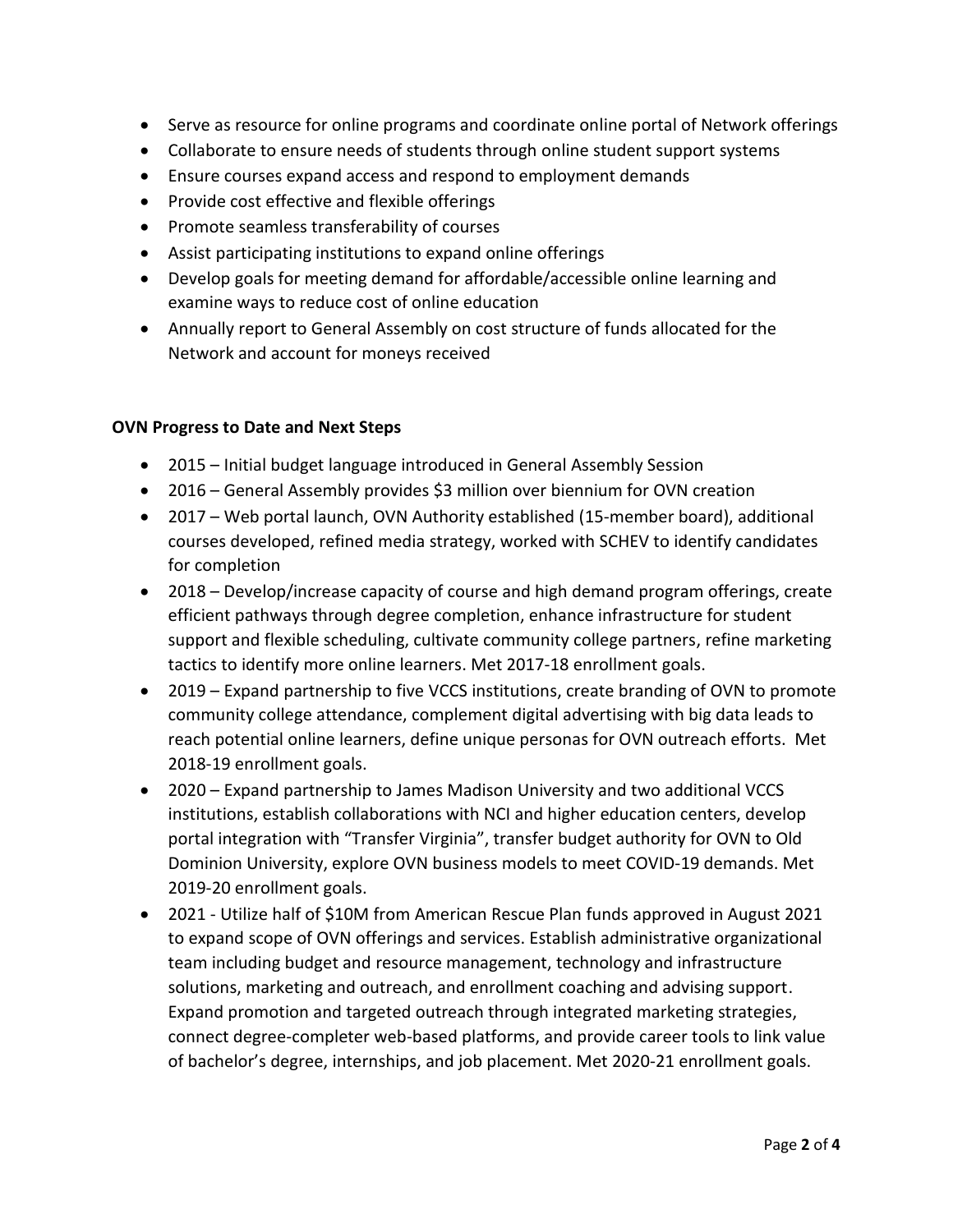### **OVN Budget/Cost Structure**

To date, the OVN initiative has been funded for 6 years. Funding is allocated from SCHEV to the ODU to serve as the ODU Budget Authority. The Budget Authority distributes to individual institutions their OVN related expenditures. The tables on the following pages detail expenditures in FY21. The budget allocation of \$4M supports OVN as presented and approved at the December 17, 2020 OVN Authority Board meeting. The FY22 budget for \$4M in base and half of the \$10M in one-time American Rescue Program (ARP) funds was approved by the OVN board on September 21, 2021.

## **FY21 Approved Budget – December 17, 2020**

| Total                                 | \$4,000,000 |
|---------------------------------------|-------------|
| <b>Student Support</b>                | \$486,250   |
| <b>Course Creation &amp; Capacity</b> | \$1,753,750 |
| Outreach                              | \$981,000   |
| Technology                            | \$579,000   |
| Project Support & Management          | 200,000     |

## **FY22 Approved Budget – September 21, 2021**

| <b>Total</b>                                 | \$9,000,000 |
|----------------------------------------------|-------------|
| Coaching, Student Support & Career Services  | \$1,986,250 |
| <b>Course Creation/Scalability</b>           | \$2,633,750 |
| Outreach, Lead Acquisition & Related Service | \$2,481,000 |
| Technology & Related Support                 | \$1,579,000 |
| <b>Project Management/Coordination</b>       | \$320,000   |